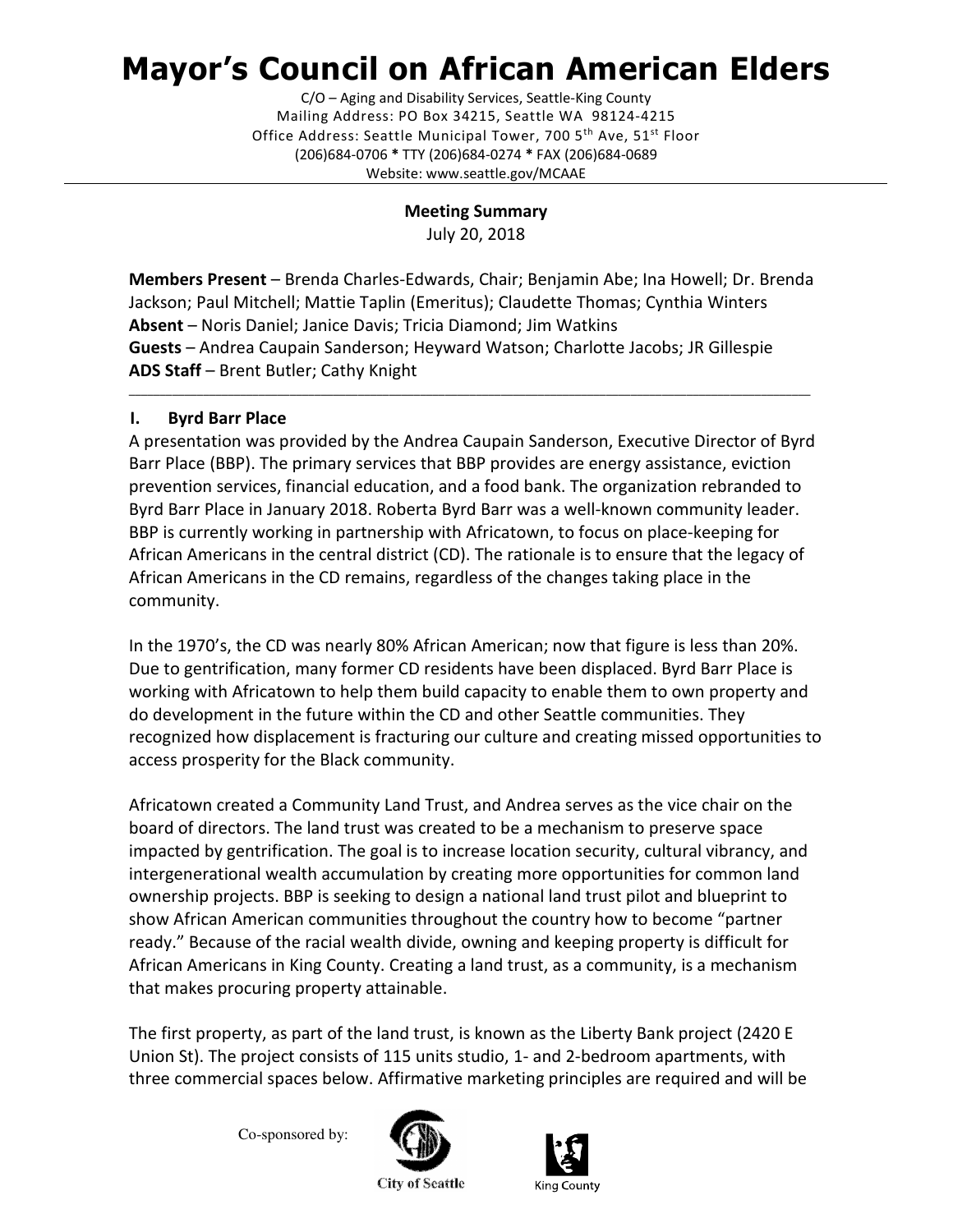developed for the property. This will allow new residents and African Americans who want to return to CD, to have the opportunity to secure housing. The land trust board of directors is currently working with the Mayor and the City Council to establish a Neighborhood Preference Policy, so that other communities won't complain and put the project at risk when preference is given to African Americans.

Heyward Watson, Senior Director of Property Management, Capitol Hill Housing, described the Liberty Bank project and the Affirmative Marketing Plan. The project will be mixed-use with 25 studio units; 75 one-bedroom units; 15 two-bedroom units; three commercial spaces; and 17 parking spaces. The project is required to have accessible units - 1 % for persons with vision disabilities, and 5% for physical disabilities.

The project will also include artifacts from the old Liberty Bank, that opened in 1967, as well as, artwork from eight local African American artists. Tours of the project will begin in September. The ribbon cutting ceremony is scheduled for February 2019, during Black History Month.

Affirmative Marketing Plan – The Africatown Community Land Trust, the Black Community Impact Alliance, Byrd Barr Place, and Capitol Hill Housing are the project affirmative marketing partners. The plan includes assistance workshops to help interested families and individuals learn about the process and eligibility requirements. There will also be an application fee of \$52. Beginning November  $1<sup>st</sup>$ , a phoneline will open and the first 300 callers will be added to a pool to determine eligibility. Typically, there is a 25% drop-off rate of individuals who won't qualify. If qualified, a deposit will be collected, and assistance will be provided so that individuals will be ready to move in. Residents will start moving in February  $1^{st}$  to  $28^{th}$ . Section 8 vouchers will be accepted. There are no limits regarding how long a person can hold residence.

Andrea ended by asking MCAAE members to assist with informing other African American organizations, and organizations that serve African Americans, about the project and the Africatown Community Land Trust.

## II. Planning for Meeting with Mayor Durkan

Brenda reported that she will be working with Karen on a letter to Mayor Durkan to request a meeting for the MCAAE. We are hoping to have a meeting with her in the fall. The August meeting will be dedicated to reviewing the issues in preparation for the meeting.

### III. MCAAE Subcommittees

Members revisited issues to discuss with the Mayor and formed committees for each issue. Brenda requested that committees meet and come prepared to report at the August meeting.

- Low-Income Housing Subcommittee Claudette, Paul, Dr. Brenda
- Property Tax Subcommittee Brenda, Benjamin, Ina
- AAEP RN Subcommittee Mattie, Cynthia